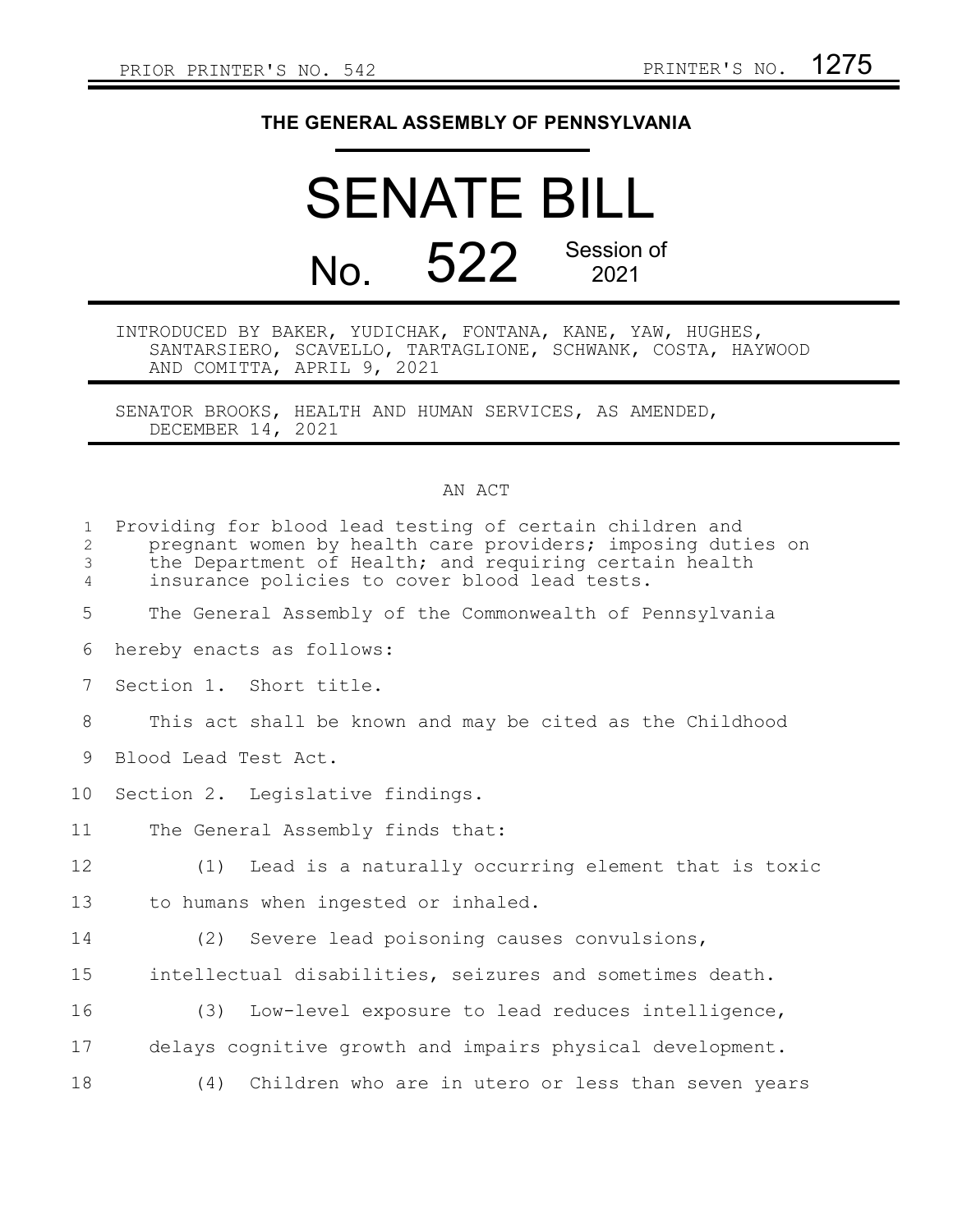of age are most sensitive to lead poisoning because their brains and nervous systems are still developing. 1 2

(5) The only way to diagnose a child with an elevated blood lead level is through a blood test. 3 4

(6) The health and development of children is endangered by chipping or peeling lead-based paint or lead-contaminated dust or soil in homes and neighborhoods throughout this Commonwealth. 5 6 7 8

(7) Other sources of lead exposure can be through lead service lines for drinking water and lead solder used in drinking water lines, and lead in consumer products such as toys, foods, cosmetics and ceramics are also of concern. Section 3. Legislative purpose. 9 10 11 12 13

The purposes of this act are: 14

(1) To promote the elimination of childhood lead poisoning in this Commonwealth with the purpose of establishing a system predicated on cost-effective, healthprotective measures to evaluate and control lead-based paint hazards in housing built prior to 1978. 15 16 17 18 19

(2) To substantially reduce, and eventually eliminate, the incidence of childhood lead poisoning in this Commonwealth. 20 21 22

(3) To substantially reduce the risk of childhood lead poisoning in this Commonwealth by increasing the supply of lead-safe housing. 23 24 25

(4) To improve public awareness of lead safety issues and educate both property owners and tenants about practices that can reduce the incidence of lead poisoning. 26 27 28

(5) To require the testing of all children in this Commonwealth at one and two years of age so that prompt 29 30

20210SB0522PN1275 - 2 -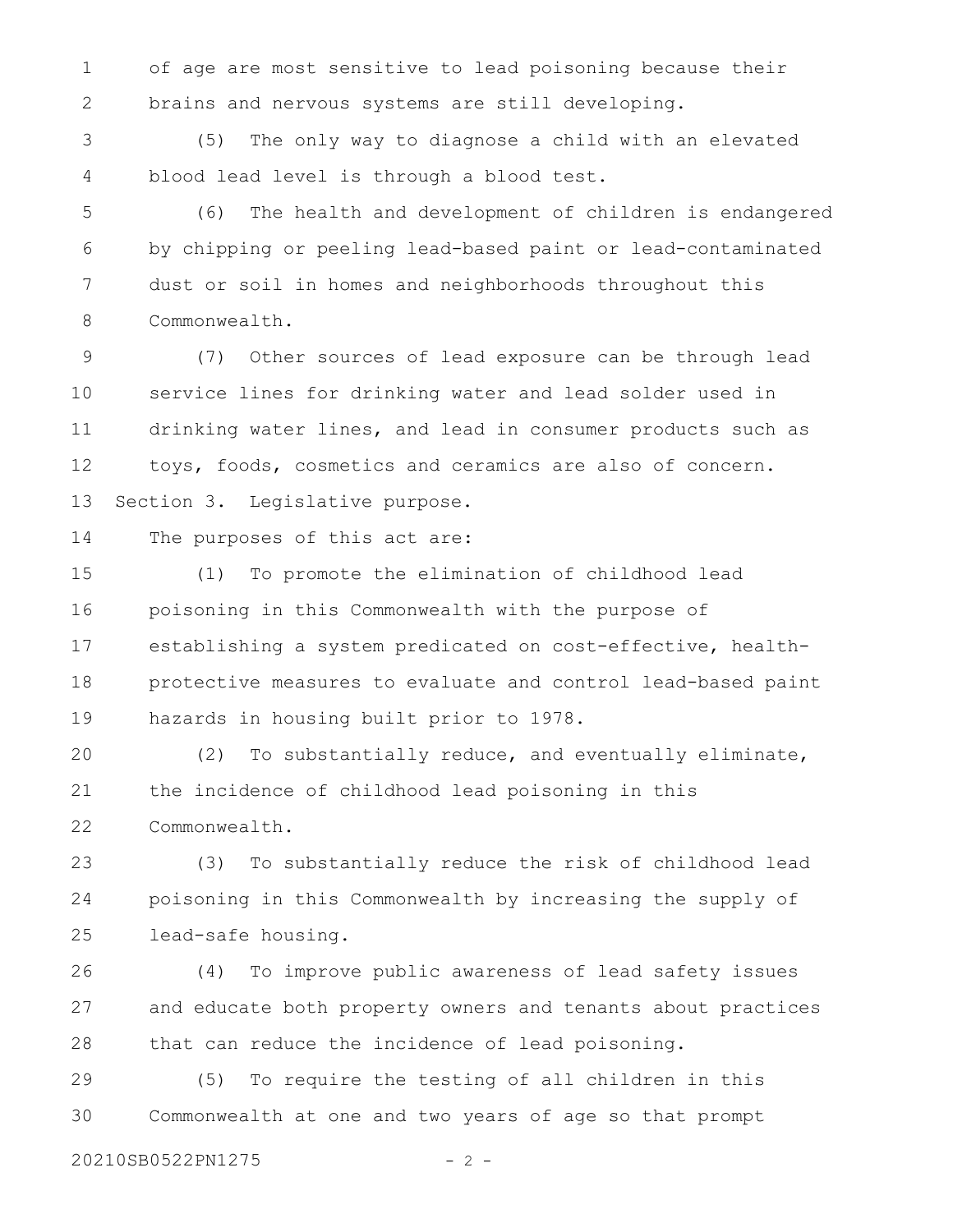diagnosis and treatment, as well as the prevention of harm, are possible. 1 2

Section 4. Definitions. 3

The following words and phrases when used in this act shall have the meanings given to them in this section unless the context clearly indicates otherwise: 4 5 6

"Blood lead test." A blood lead draw, whether by capillary, venous or unknown sample type, on a child that produces a quantifiable result and is analyzed by a Clinical-Laboratory-Improvement-Amendments-certified facility or an approved portable device. 7 8 9 10 11

"Department." The Department of Health of the Commonwealth. "Elevated blood lead level." A single blood lead test, whether capillary or venous, at or above the Centers for Disease Control and Prevention's reference range value, currently established at five THREE AND ONE-HALF micrograms per deciliter. **<--** Section 5. Lead poisoning prevention. 12 13 14 15 16 17

(a) Lead testing requirements for children.-- 18

(1) A health care provider shall ensure that a patient under the health care provider's care receives a blood lead test between 9 and 12 months of age and again at approximately 24 months of age. 19 20 21 22

(2) If the results of the blood lead test indicate an elevated blood lead level, the health care provider shall perform a confirmatory blood lead test by venipuncture within 12 weeks of the first blood lead test. 23 24 25 26

(b) Lead testing requirements for pregnant women.--A health care provider shall ensure that a patient under the health care provider's care receives a blood lead test as part of the patient's prenatal care. 27 28 29 30

20210SB0522PN1275 - 3 -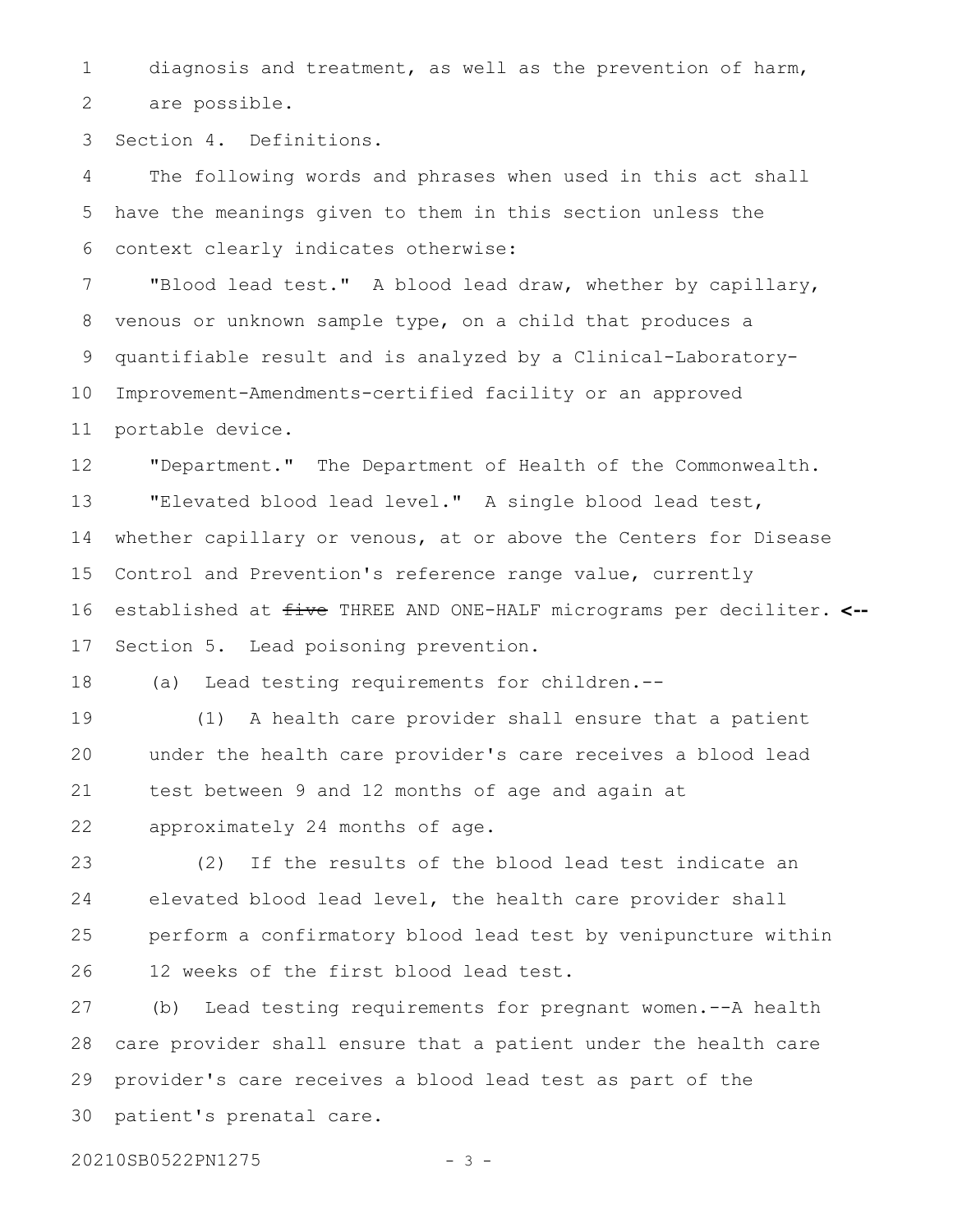(c) Reporting.--Health care providers and laboratories shall comply with reporting regulations as specified in 28 Pa. Code § 27.34 (relating to reporting cases of lead poisoning). 1 2 3

(d) Nonapplicability.--The testing requirements under this section shall not apply if a child's parent or legal guardian or a patient under prenatal care objects in writing to the blood lead test on religious grounds or on the basis of a strong moral or ethical conviction similar to a religious belief. 4 5 6 7 8

Section 6. Duties of department. 9

(a) Comprehensive educational program.--The department shall conduct a public information campaign to inform parents of young children, physicians, nurses and other health care providers of the lead testing requirements of this act. 10 11 12 13

(b) Distribution of literature about childhood lead poisoning.-- 14 15

(1) The department shall provide culturally and linguistically appropriate educational materials regarding childhood lead poisoning, the importance of testing for elevated lead levels, prevention of childhood lead poisoning, treatment of childhood lead poisoning, remediation and, when appropriate, the requirements of this act. 16 17 18 19 20 21

(2) Educational materials shall be available at no cost and shall be developed for specific audiences, including health care providers, homeowners, landlords and parents or caregivers. 22 23 24 25

(c) Statewide registry.--The department shall develop an electronic system to provide for the confidential storage and management of blood lead testing information that enables a health care provider to review a patient's history to determine the status of blood lead testing required by this act. 26 27 28 29 30

20210SB0522PN1275 - 4 -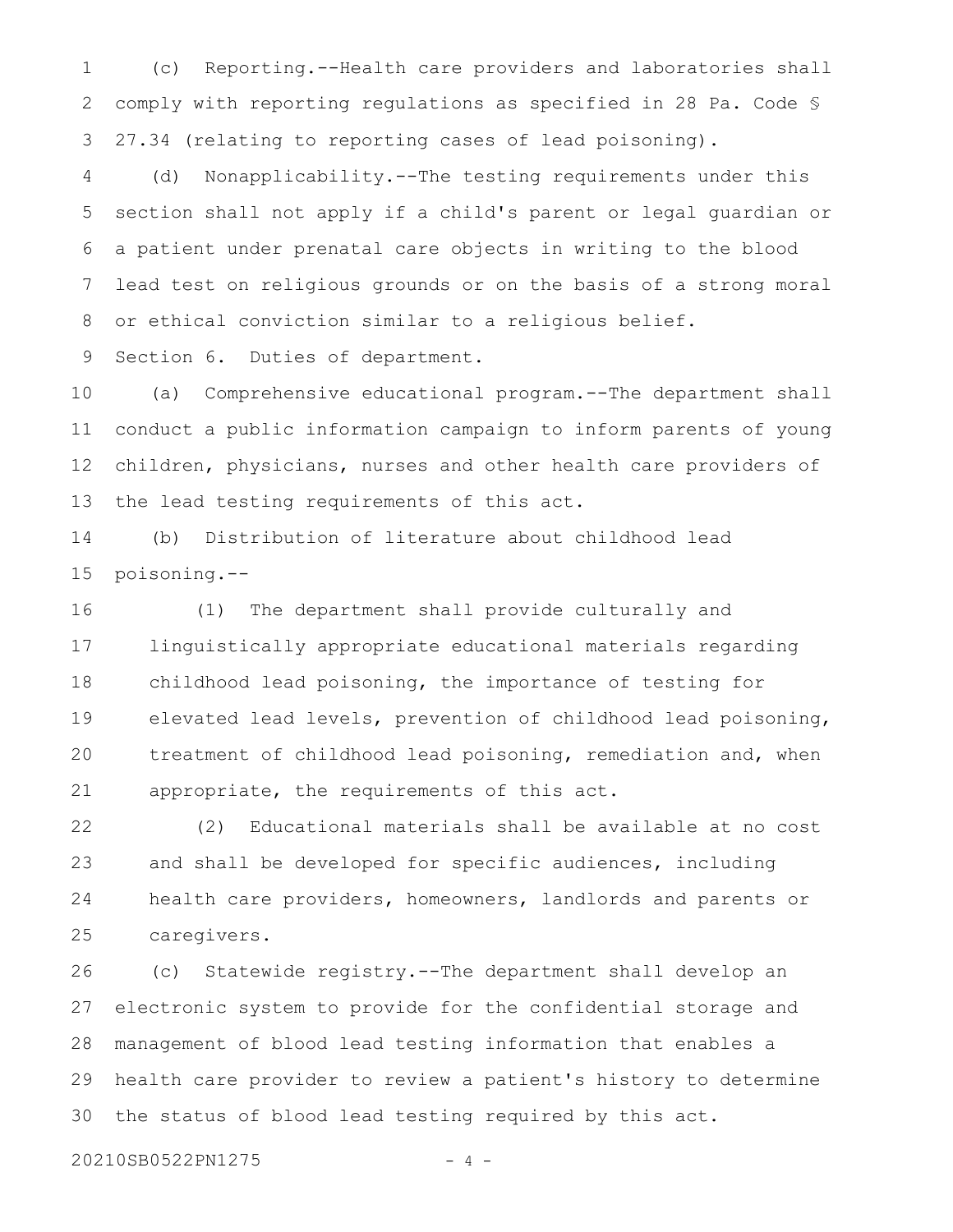Section 7. Blood lead testing coverage. 1

(a) General rule.--A health insurance policy or government program covered under this section shall provide to covered individuals or recipients who are pregnant or under two years of age coverage for blood lead tests as follows: 2 3 4 5

6

7

(1) In the case of individuals or recipients who are pregnant, one blood lead test as part of prenatal care.

(2) In the case of individuals or recipients who are under two years of age, one blood lead test during the time period between 9 and 12 months of age, one blood lead test at approximately 24 months of age and, if the results of either of the blood level tests indicates an elevated blood lead level, another blood lead test by venipuncture within 12 weeks of the blood level test in which the elevated blood lead level was indicated. 8 9 10 11 12 13 14 15

(b) Copayments, deductibles and coinsurance.--Coverage under this section shall be subject to copayment, deductible and coinsurance provisions and any other general exclusions or limitations of a health insurance policy or government program to the same extent as other medical services covered by the policy or program are subject to these provisions. 16 17 18 19 20 21

(c) Construction.--This section shall not be construed as limiting benefits which are otherwise available to an individual under a health insurance policy or government program. 22 23 24

25

(d) Applicability.--

(1) This section shall apply to any health insurance policy offered, issued or renewed on or after July 1, 2022, in this Commonwealth to groups of 51 or more employees. This section shall not include the following policies: 26 27 28 29

30

(i) An accident-only policy.

20210SB0522PN1275 - 5 -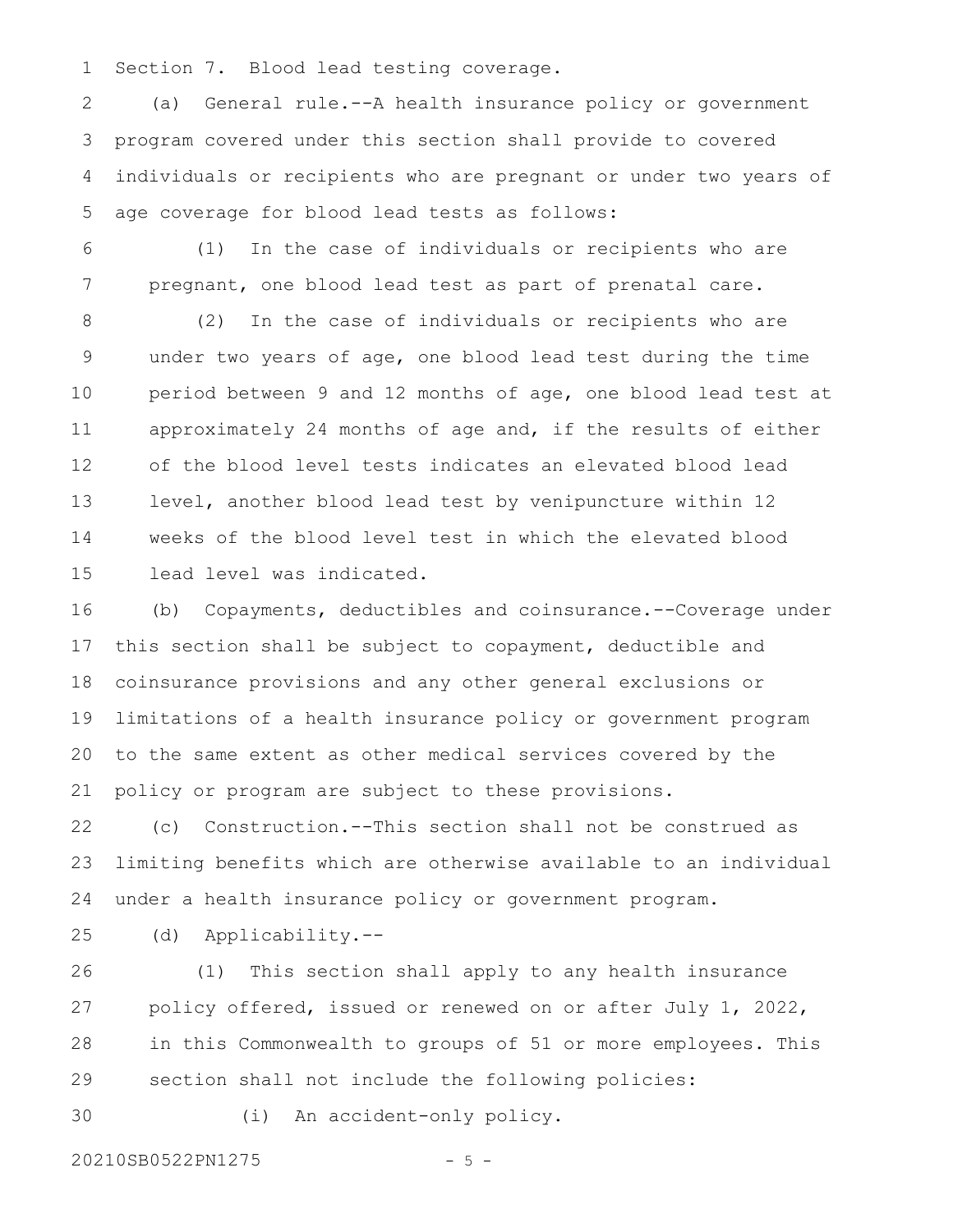(ii) A credit-only policy. (iii) A long-term care or disability income policy. (iv) A specified disease policy. (v) A Medicare supplement policy. (vi) A TRICARE policy, including a Civilian Health and Medical Program of the Uniformed Services (CHAMPUS) supplement policy. (vii) A fixed indemnity policy. (viii) A dental-only policy. (ix) A vision-only policy. (x) A workers' compensation policy. (xi) An automobile medical payment policy. (XII) HOSPITAL INDEMNITY POLICY. (xii) (XIII) Another similar policy providing for limited benefits. (2) This section shall apply to any contract executed on or after July 1, 2022, by the adult basic coverage insurance program established under Chapter 13 of the act of June 26, 2001 (P.L.755, No.77), known as the Tobacco Settlement Act, under Article XXIII-A of the act of May 17, 1921 (P.L.682, No.284), known as The Insurance Company Law of 1921, or by any successor program. (3) On January 1, 2024, insurers shall make a report to the Insurance Department, in a form and manner as determined by the department, to evaluate the implementation of this section. Section 8. Implementation. Section 7 shall apply as follows: (1) For health insurance policies for which either rates or forms are required to be filed with the Insurance 20210SB0522PN1275 - 6 -**<-- <--** 1 2 3 4 5 6 7 8 9 10 11 12 13 14 15 16 17 18 19 20 21 22 23 24 25 26 27 28 29 30